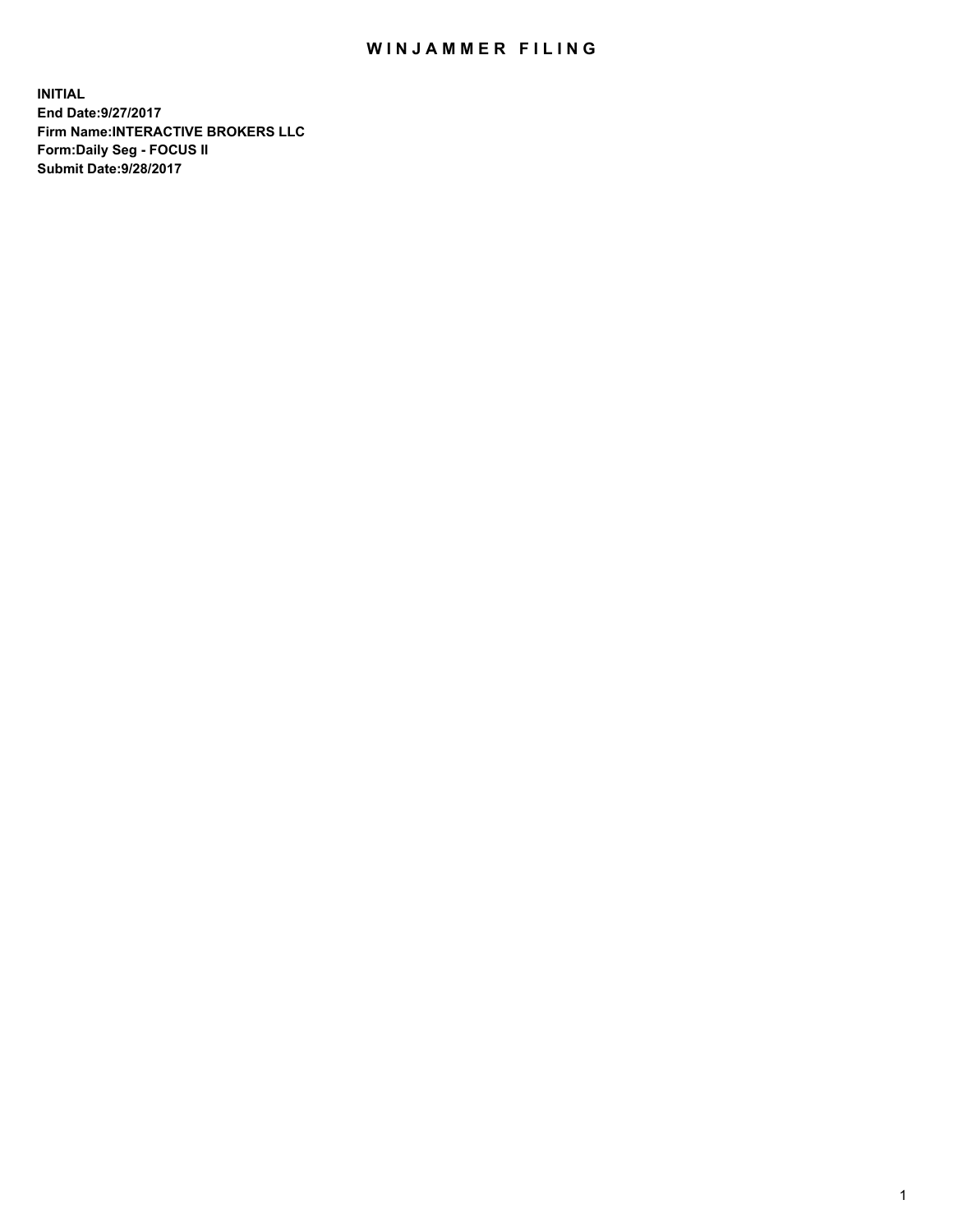## **INITIAL End Date:9/27/2017 Firm Name:INTERACTIVE BROKERS LLC Form:Daily Seg - FOCUS II Submit Date:9/28/2017 Daily Segregation - Cover Page**

| Name of Company<br><b>Contact Name</b><br><b>Contact Phone Number</b><br><b>Contact Email Address</b>                                                                                                                                                                                                                          | <b>INTERACTIVE BROKERS LLC</b><br>James Menicucci<br>203-618-8085<br>jmenicucci@interactivebrokers.c<br>om |
|--------------------------------------------------------------------------------------------------------------------------------------------------------------------------------------------------------------------------------------------------------------------------------------------------------------------------------|------------------------------------------------------------------------------------------------------------|
| FCM's Customer Segregated Funds Residual Interest Target (choose one):<br>a. Minimum dollar amount: ; or<br>b. Minimum percentage of customer segregated funds required:%; or<br>c. Dollar amount range between: and; or<br>d. Percentage range of customer segregated funds required between:% and%.                          | $\overline{\mathbf{0}}$<br>0<br>155,000,000 245,000,000<br>0 <sub>0</sub>                                  |
| FCM's Customer Secured Amount Funds Residual Interest Target (choose one):<br>a. Minimum dollar amount: ; or<br>b. Minimum percentage of customer secured funds required:%; or<br>c. Dollar amount range between: and; or<br>d. Percentage range of customer secured funds required between:% and%.                            | $\overline{\mathbf{0}}$<br>$\overline{\mathbf{0}}$<br>80,000,000 120,000,000<br>00                         |
| FCM's Cleared Swaps Customer Collateral Residual Interest Target (choose one):<br>a. Minimum dollar amount: ; or<br>b. Minimum percentage of cleared swaps customer collateral required:% ; or<br>c. Dollar amount range between: and; or<br>d. Percentage range of cleared swaps customer collateral required between:% and%. | $\overline{\mathbf{0}}$<br>$\overline{\mathbf{0}}$<br>0 <sub>0</sub><br><u>00</u>                          |

Attach supporting documents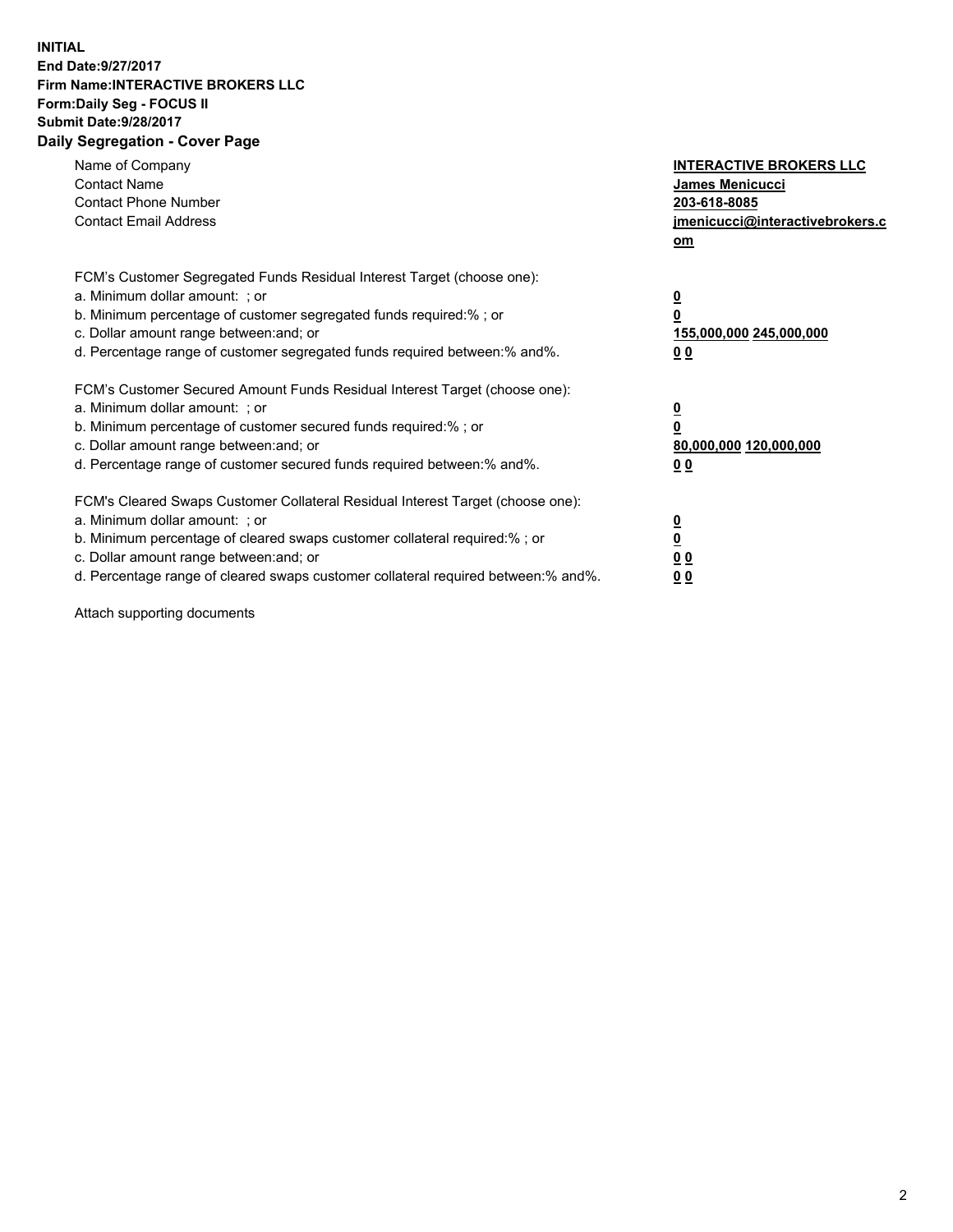## **INITIAL End Date:9/27/2017 Firm Name:INTERACTIVE BROKERS LLC Form:Daily Seg - FOCUS II Submit Date:9/28/2017 Daily Segregation - Secured Amounts**

|                | Daily Ocglegation - Occarea Anioants                                                                       |                                   |
|----------------|------------------------------------------------------------------------------------------------------------|-----------------------------------|
|                | Foreign Futures and Foreign Options Secured Amounts                                                        |                                   |
|                | Amount required to be set aside pursuant to law, rule or regulation of a foreign                           | $0$ [7305]                        |
|                | government or a rule of a self-regulatory organization authorized thereunder                               |                                   |
| 1.             | Net ledger balance - Foreign Futures and Foreign Option Trading - All Customers                            |                                   |
|                | A. Cash                                                                                                    | 386,065,695 [7315]                |
|                | B. Securities (at market)                                                                                  | $0$ [7317]                        |
| 2.             | Net unrealized profit (loss) in open futures contracts traded on a foreign board of trade                  | 6,949,419 [7325]                  |
| 3.             | Exchange traded options                                                                                    |                                   |
|                | a. Market value of open option contracts purchased on a foreign board of trade                             | <b>58,520</b> [7335]              |
|                | b. Market value of open contracts granted (sold) on a foreign board of trade                               | -110,301 [7337]                   |
| 4.             | Net equity (deficit) (add lines 1.2. and 3.)                                                               | 392,963,333 [7345]                |
| 5.             | Account liquidating to a deficit and account with a debit balances - gross amount                          | 2,857 [7351]                      |
|                | Less: amount offset by customer owned securities                                                           | 0 [7352] 2,857 [7354]             |
| 6.             | Amount required to be set aside as the secured amount - Net Liquidating Equity                             | 392,966,190 [7355]                |
|                | Method (add lines 4 and 5)                                                                                 |                                   |
| 7.             | Greater of amount required to be set aside pursuant to foreign jurisdiction (above) or line                | 392,966,190 [7360]                |
|                | 6.                                                                                                         |                                   |
|                | FUNDS DEPOSITED IN SEPARATE REGULATION 30.7 ACCOUNTS                                                       |                                   |
| $\mathbf{1}$ . | Cash in banks                                                                                              |                                   |
|                | A. Banks located in the United States                                                                      | 95,377,309 [7500]                 |
|                | B. Other banks qualified under Regulation 30.7                                                             | 0 [7520] 95,377,309 [7530]        |
| 2.             | Securities                                                                                                 |                                   |
|                | A. In safekeeping with banks located in the United States                                                  | 343,808,355 [7540]                |
|                | B. In safekeeping with other banks qualified under Regulation 30.7                                         | 0 [7560] 343,808,355 [7570]       |
| 3.             | Equities with registered futures commission merchants                                                      |                                   |
|                | A. Cash                                                                                                    | $0$ [7580]                        |
|                | <b>B.</b> Securities                                                                                       | $0$ [7590]                        |
|                | C. Unrealized gain (loss) on open futures contracts                                                        | $0$ [7600]                        |
|                | D. Value of long option contracts                                                                          | $0$ [7610]                        |
|                | E. Value of short option contracts                                                                         | 0 [7615] 0 [7620]                 |
| 4.             | Amounts held by clearing organizations of foreign boards of trade                                          |                                   |
|                | A. Cash                                                                                                    | $0$ [7640]                        |
|                | <b>B.</b> Securities                                                                                       | $0$ [7650]                        |
|                | C. Amount due to (from) clearing organization - daily variation                                            | $0$ [7660]                        |
|                | D. Value of long option contracts                                                                          | $0$ [7670]                        |
| 5.             | E. Value of short option contracts                                                                         | 0 [7675] 0 [7680]                 |
|                | Amounts held by members of foreign boards of trade<br>A. Cash                                              |                                   |
|                | <b>B.</b> Securities                                                                                       | 73,945,308 [7700]<br>$0$ [7710]   |
|                | C. Unrealized gain (loss) on open futures contracts                                                        | 7,992,074 [7720]                  |
|                | D. Value of long option contracts                                                                          | 58,520 [7730]                     |
|                | E. Value of short option contracts                                                                         | -110,301 [7735] 81,885,601 [7740] |
| 6.             | Amounts with other depositories designated by a foreign board of trade                                     |                                   |
| 7.             | Segregated funds on hand                                                                                   | 0 [7760]<br>$0$ [7765]            |
| 8.             | Total funds in separate section 30.7 accounts                                                              |                                   |
| 9.             |                                                                                                            | 521,071,265 [7770]                |
|                | Excess (deficiency) Set Aside for Secured Amount (subtract line 7 Secured Statement<br>Page 1 from Line 8) | 128,105,075 [7380]                |
| 10.            | Management Target Amount for Excess funds in separate section 30.7 accounts                                | 80,000,000 [7780]                 |
| 11.            | Excess (deficiency) funds in separate 30.7 accounts over (under) Management Target                         | 48,105,075 [7785]                 |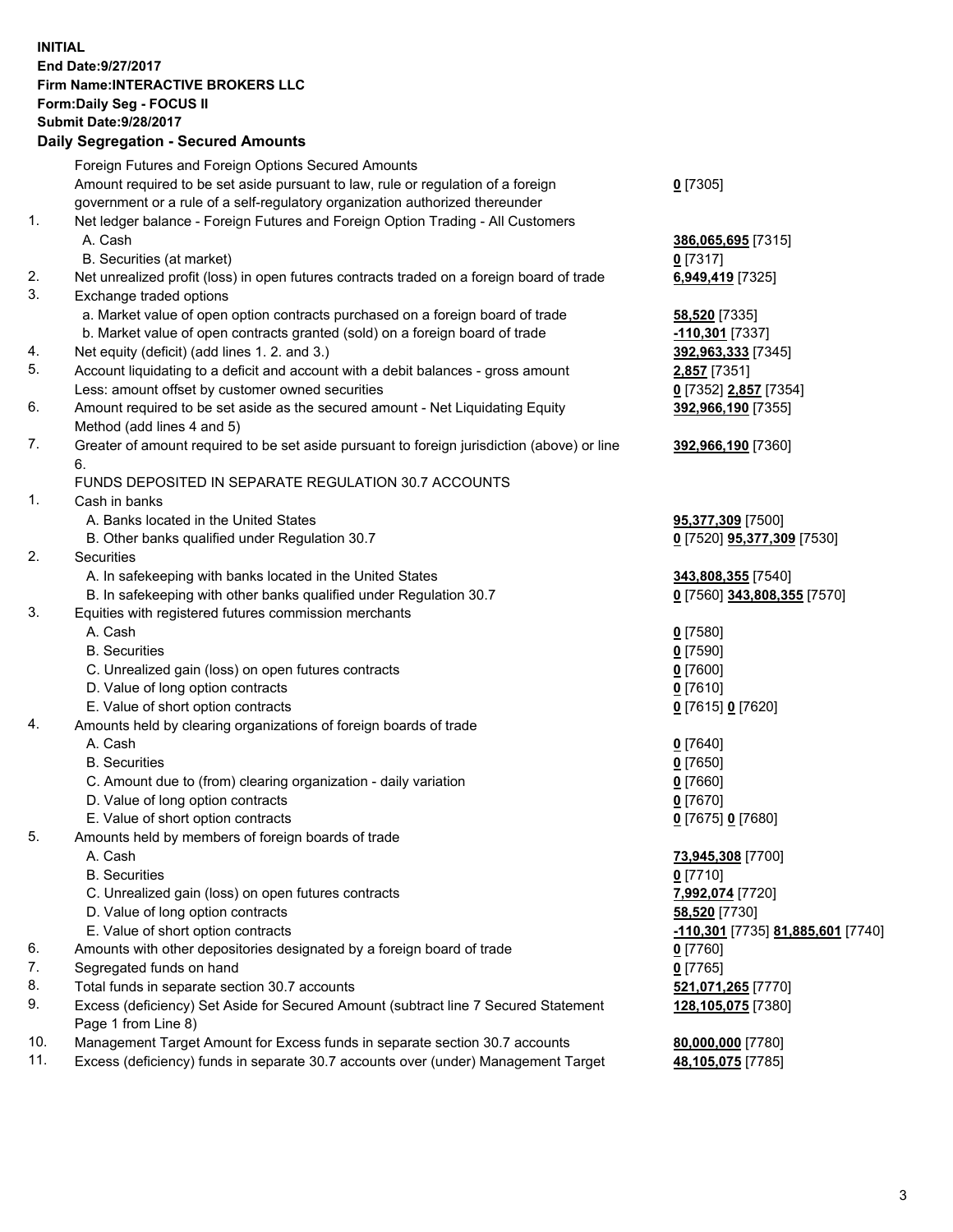**INITIAL End Date:9/27/2017 Firm Name:INTERACTIVE BROKERS LLC Form:Daily Seg - FOCUS II Submit Date:9/28/2017 Daily Segregation - Segregation Statement** SEGREGATION REQUIREMENTS(Section 4d(2) of the CEAct) 1. Net ledger balance A. Cash **4,632,282,436** [7010] B. Securities (at market) **0** [7020] 2. Net unrealized profit (loss) in open futures contracts traded on a contract market **-112,746,201** [7030] 3. Exchange traded options A. Add market value of open option contracts purchased on a contract market **99,677,453** [7032] B. Deduct market value of open option contracts granted (sold) on a contract market **-208,022,597** [7033] 4. Net equity (deficit) (add lines 1, 2 and 3) **4,411,191,091** [7040] 5. Accounts liquidating to a deficit and accounts with debit balances - gross amount **208,232** [7045] Less: amount offset by customer securities **0** [7047] **208,232** [7050] 6. Amount required to be segregated (add lines 4 and 5) **4,411,399,323** [7060] FUNDS IN SEGREGATED ACCOUNTS 7. Deposited in segregated funds bank accounts A. Cash **1,057,044,073** [7070] B. Securities representing investments of customers' funds (at market) **2,320,945,185** [7080] C. Securities held for particular customers or option customers in lieu of cash (at market) **0** [7090] 8. Margins on deposit with derivatives clearing organizations of contract markets A. Cash **522,176,475** [7100] B. Securities representing investments of customers' funds (at market) **848,871,439** [7110] C. Securities held for particular customers or option customers in lieu of cash (at market) **0** [7120] 9. Net settlement from (to) derivatives clearing organizations of contract markets **-29,029,435** [7130] 10. Exchange traded options A. Value of open long option contracts **99,684,035** [7132] B. Value of open short option contracts **-208,023,730** [7133] 11. Net equities with other FCMs A. Net liquidating equity **0** [7140] B. Securities representing investments of customers' funds (at market) **0** [7160] C. Securities held for particular customers or option customers in lieu of cash (at market) **0** [7170] 12. Segregated funds on hand **0** [7150] 13. Total amount in segregation (add lines 7 through 12) **4,611,668,042** [7180] 14. Excess (deficiency) funds in segregation (subtract line 6 from line 13) **200,268,719** [7190] 15. Management Target Amount for Excess funds in segregation **155,000,000** [7194] 16. Excess (deficiency) funds in segregation over (under) Management Target Amount **45,268,719** [7198]

Excess